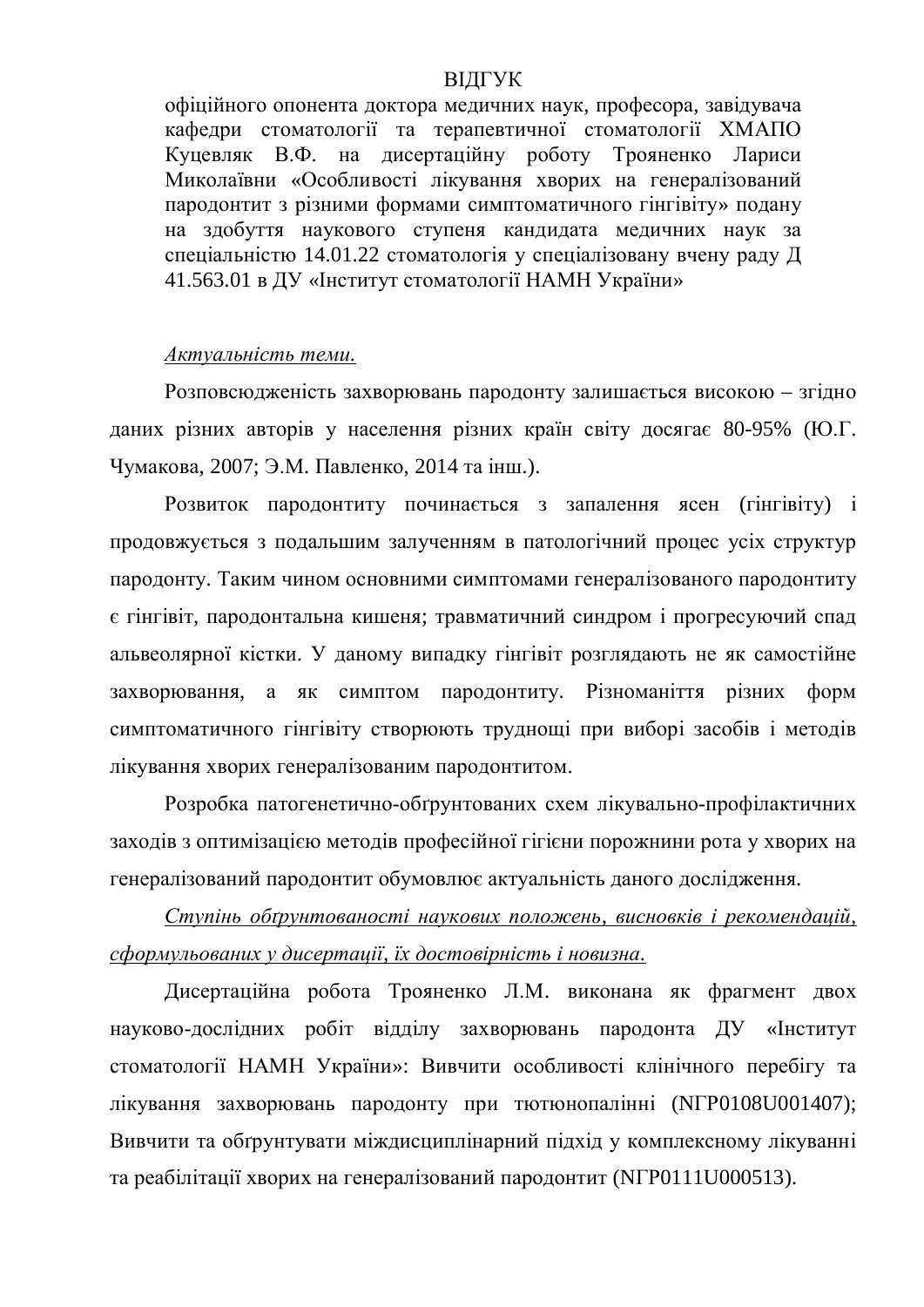Дисертацій на робота Трояненко Л.М. виконана на сучасному рівні, побудована по традиційному плану, складається з вступу, аналітичного огляду літератури, 5 розділів власних досліджень, аналізу і узагальненню отриманих результатів, практичних рекомендацій, списку використаних джерел, який містить 355 джерел (із них 148 написано кирилицею, 207 – латиницею), робота ілюстрована 40 малюнками, містить 15 таблиць.

Робота носить клініко-експериментальний характер.

Автором поставлена мета – підвищення ефективності лікування хворих на генералізований пародонтит шляхом диференційованого підходу к терапії і підбору гігієнічних засобів в залежності від форми симптоматичного гінгівіту.

Для досягнення поставленої мети були сформульовані 6 завдань, для їх рішення були використані: експериментальні (на тваринах) – лля дослідження пародонтопротекторних ефектів різних по складу лікувально-профілактичних зубних паст; клінічні (дослідження пацієнтів з застосуванням індексної оцінки рівня гігієни порожнини рота і стану тканин пародонту); рентгенологічні; біохімічні; морфометрічні; лабораторні (біохімічні, морфометрічні ротових змивів) – для оцінки ферментативної активності ротової рідини і стану неспецифічної резистентності ротової порожнини; імунологічні; статистичні для математичного аналізу отриманих результатів.

Наукова новизна полягає у тому, що дисертантом проаналізовані основні етіологічні фактори різних форм симптоматичного гінгівіту (катарального, гіпертрофічного і десквамативного) у хворих на генералізований пародонтит з урахуванням віку, статі і наявності загально-соматичної патології. Уточнені діагностичні критерії для визначення форми симптоматичного гінгівіту у хворих на генералізований пародонтит і складання плану лікування.

За результатами ретроспективного аналізу 539 ортопантомограми доведена велика розповсюдженість резорбтивно-деструктивних змін в альвеолярній кістці у осіб  $15 - 30$  років – 71,1%. Автором доведено, що фіброзна форма гіпертрофічного гінгівіту зустрічається частіше у осіб чоловічої статі (65,0%), при тому в 95% випадків гіперплазія ясен була обумовлена прийомом лікарських засобів («медикаментозно-індукована гіперплазія ясен»).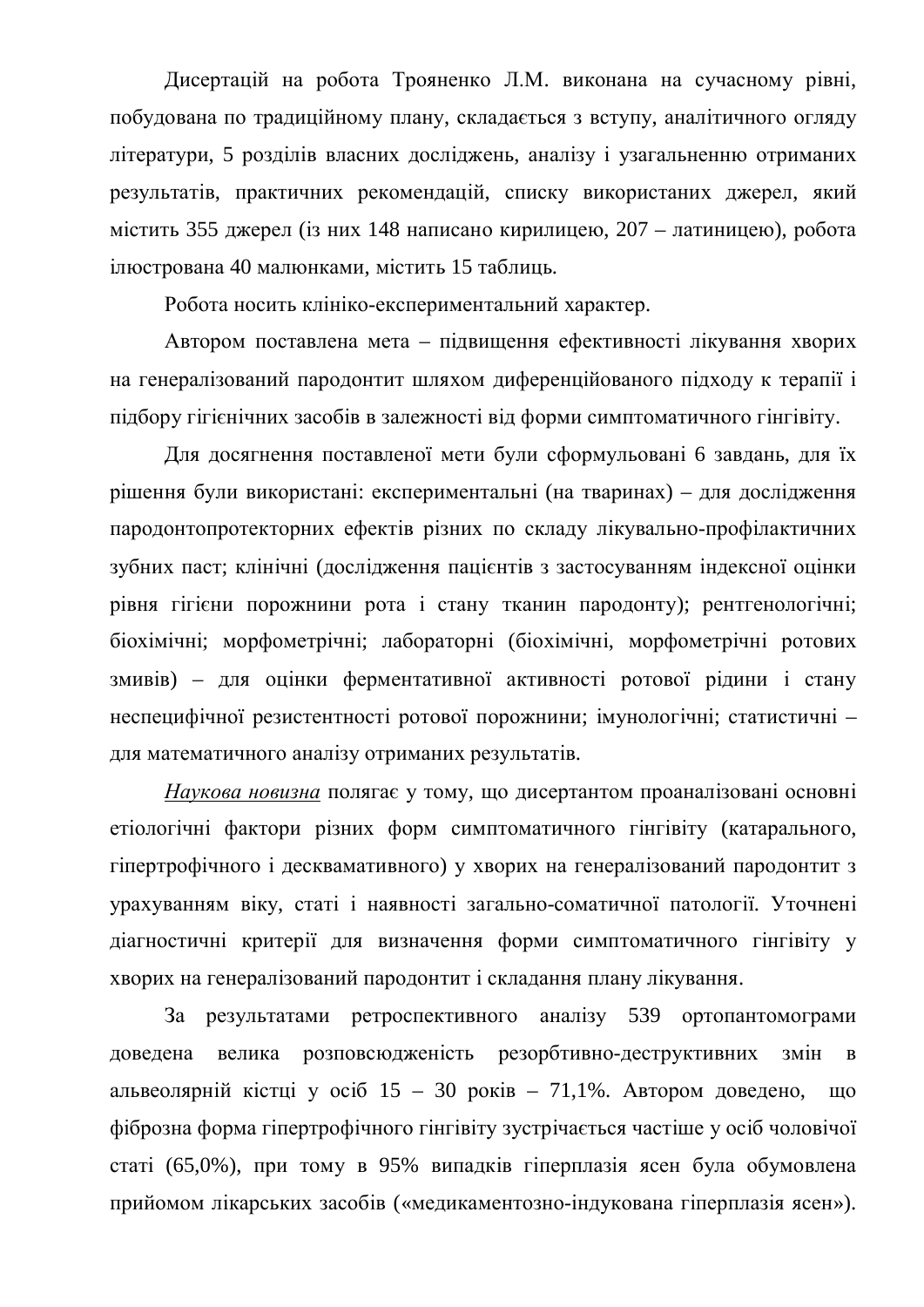Дисертантом обґрунтовано і запропоновано протокол лікування гранулюючої і фіброзної форми симптоматичного гіпертрофічного гінгівіту з застосуванням метода фотодинамічної терапії.

Практичне значення роботи полягає у тому, що автором розроблені і запропоновані до втілення в практику: алгоритм професійної і індивідуальної гігієни порожнини рота у хворих на генералізований пародонтит з різними формами симптоматичного гінгівіту; метол фотолинамічної терапії з різними режимами роботи при гранулюючій і фіброзній формах симптоматичного гінгівіту у хворих на генералізований пародонтит.

## *Ɉɰɿɧɤɚ ɡɦɿɫɬɭ ɪɨɛɨɬɢ, ʀʀ ɡɧɚɱɟɧɧɹ ɜ ɰɿɥɨɦɭ, ɡɚɭɜɚɠɟɧɧɹ ɳɨɞɨ*  $\alpha$ формлення дисертації.

У вступі лисертант переконливо обґрунтовує актуальність проблеми, її значення для сучасної стоматології, мету та завдання дослідження, науковопрактичну значимість роботи.

Огляд літератури складається із чотирьох підрозділів.

Дисертант підкреслює, що в Україні крім високої захворюваності патологією пародонту, відмічаються зміни в структурі захворювань, а саме стійка тенденція до збільшення рівня захворюваності у осіб молодого віку і частіше це стосується «агресивних» форм пародонтиту. Це обумовлено екзогенними і ендогенними факторами: погіршення гігієнічного стану порожнини рота, зниження неспецифічної і імунної резистентності тканин порожнини рота, паління, наявність системної патології і в першу чергу цукрового діабету і таке інше.

Згідно епідеміологічних досліджень в різних регіонах України у молодих людей зустрічаються різні форми гінгівіту, частіше хронічний катаральний, а після 30 років – генералізований пародонтит.

Далі дисертант зупиняється на класифікаціях гінгівітів і клінічній картині кожного.

На наш погляд можна було стисло перерахувати основні симптоми кожного гінгівіту і вказати на необхідність розробки тактики консервативної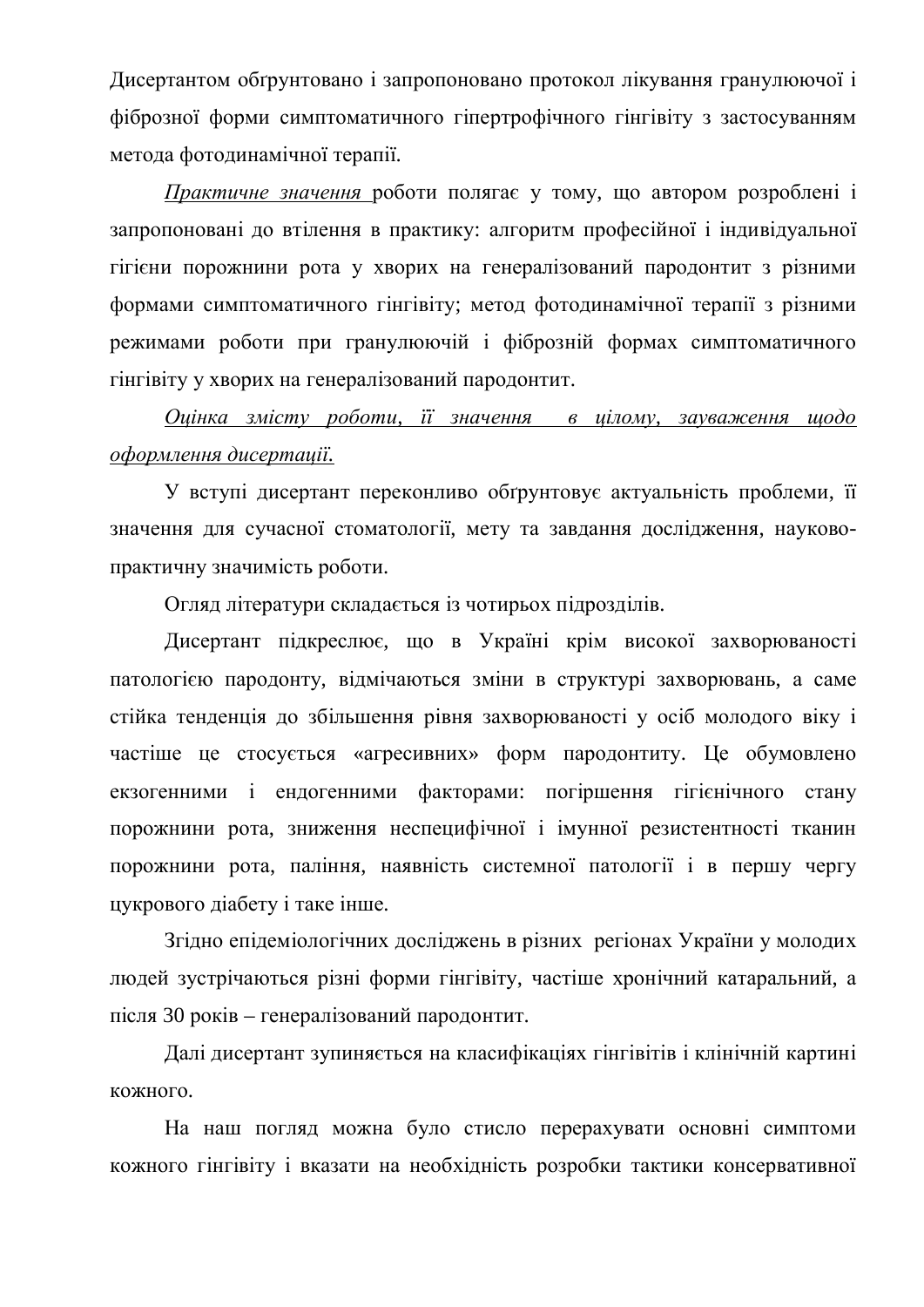терапії генералізованого пародонтиту з урахуванням форми симптоматичного гінгівіту.

*У підрозділі 1.2* автор зупиняється на основних принципах і методах протизапальної терапії генералізованого пародонтита, обґрунтовує застосування нестероїдних протизапальних засобів в комплексному лікуванні хворих на генералізований пародонтит зокрема Тантум Верде.

*Підрозділ 1.3* присвячений досвіду застосування фотодинамічної терапії у хворих з захворюваннями пародонта. Дисертант наголошує, що ФДТ в клінічній пародонтології застосовується з 1999 року, цей метод має переваги перед традиційними – досягнення швидкого ефекту вилучення застосування антибіотиків, відсутність побічних ефектів, тому є сенс вивчення ефективності методу ФДТ у хворих на генералізований пародонтит з різними формами симптоматичного гінгівіта.

*Підрозділ 1.4* присвячений регламенту індивідуальної гігієни порожнини рота у осіб з запальними захворюваннями пародонту.

Наприкінці огляду літератури дисертант робить висновки й обосновує доцільність початого дослідження.

У цілому огляд літератури читається з інтересом, усі наведені данні свідчать про компетентність дисертанта в проблемі, але одночасно в огляді присутні посилання від 17 до 24 авторів.

Другий розділ роботи присвячений викладанню матеріалів та методів дослідження.

Дисертаційна робота носить експериментально-клінічний характер. В експериментальних дослідженнях було використано 40 білих щурів лінії Вістар 3-х місячного віку, які були розподілені на 5 груп, по 8 щурів у кожній. Першу групу складали інтактні щури. Щурам груп 2 – 5 під тіопенталовим наркозом моделювали лігатур-індукований пародонтит шляхом накладення бавовняної лігатури на центральний різець верхній щелепи. Через 2 тижні лігатури зняли. Щурам групи 2 (модель пародонтиту) більше ніяких втручань не проводили, а щурам груп  $3 - 5$  щодня, протягом трьох тижнів (21 день), 1 раз на день чистили зуби пастами, по 3 хвилини: група 3 – пастою «Лакалут актив»; група 4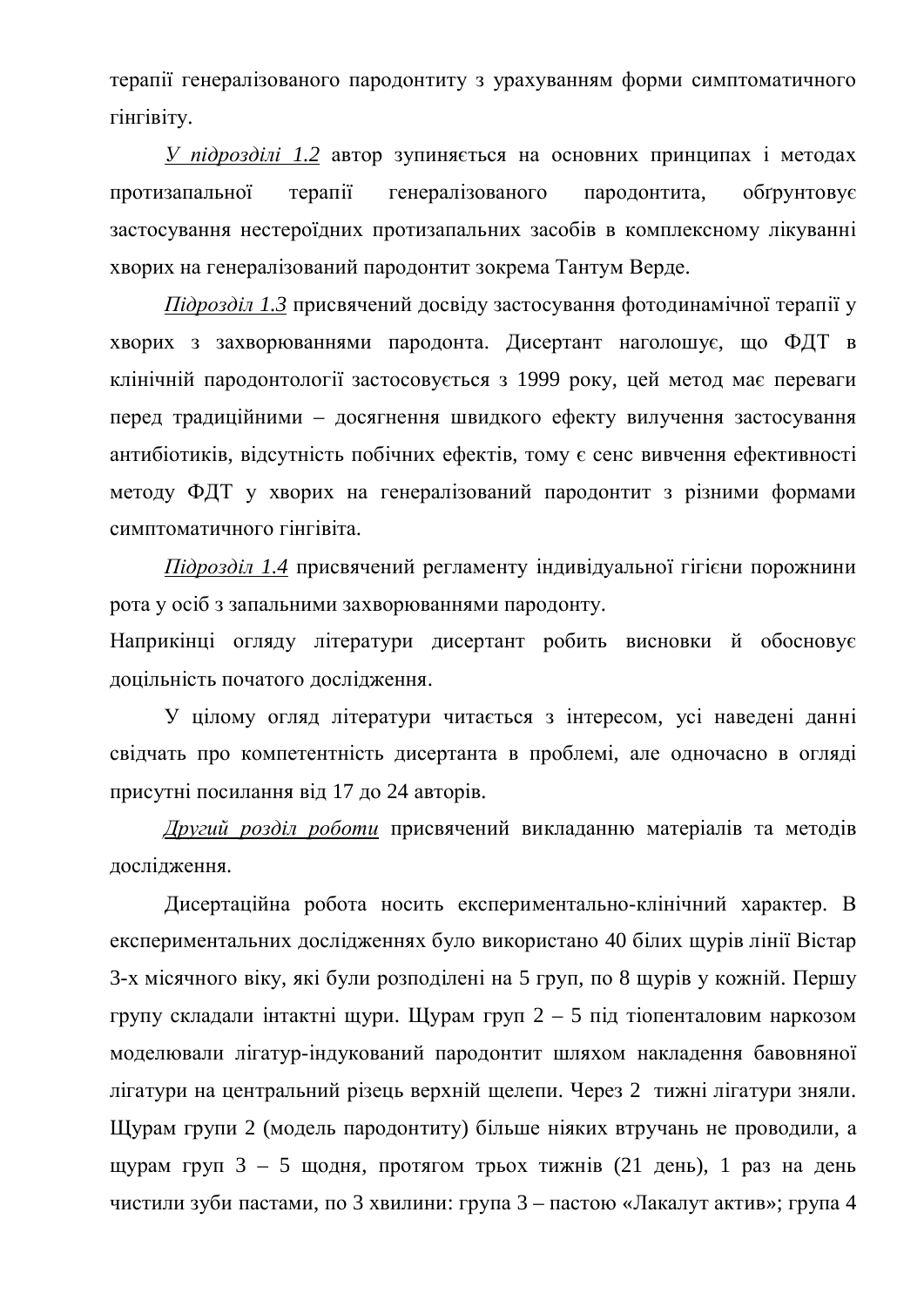«Лакалут фітоформула»; група 5 – «Парадонтакс класик». Тривалість експерименту склала 36 днів.

Морфометричні дослідження включали визначення ступеня атрофії альвеолярного відростка щелеп за методом Ніколаєвої А.В.

Клінічні дослідження базуються на обстеженні і лікуванні 208 осіб у віці  $15 - 73$  pokib.

Постановку діагнозу здійснювали на підставі даних анамнезу, клінічного огляду, рентгенографії щелеп, визначення об'єктивних пародонтальних індексів і проб відповідно до систематики хвороб пародонта М.Ф. Данилевського.

Лікування всіх хворих, незалежно від діагнозу (гінгівіт або ГП), починалося з традиційних заходів (базова терапія) які включали: ультразвуковий і ручний скейлінг, полірування зубів професійними пастами, місцеву антимікробну і протизапальну терапію, у хворих на ГП поч. – І ступеня – кюретаж пародонтальних карманів універсальними кюретами. Обсяг втручань і кількість необхідних відвідувань визначалися у відповідності з встановленим діагнозом.

Обробку цифрових даних проводили варіаційно-статистичними методами аналізу на персональному комп'ютері IBM PC в SPSS Sigma Stat 3.0 і Statsoft Statistica 6.0 (2003). Використовували  $t -$ критерій Ст'юдента.

Судячи з викладеного ми констатуємо як поглиблено і всебічно дисертант обстежував пацієнтів.

*Третій розділ роботи* порівняльної оцінки лікувально-профілактичної дії зубних паст на моделі пародонтита у щурів. Завданням даного розділу стало порівняльне вивчення терапевтичних ефектів зубних паст «Лакалут актив», «Лакалут фітоформула» і «Пародонтакс класік» на моделі пародонтиту у щурів. Проведені дослідження підтвердили наявність виражених протизапальних та антиоксидантних властивостей у всіх трьох досліджуваних зубних паст, однак стійкий пародонтопротекторний ефект встановлено тільки для двох зубних паст – «Лакалут фітоформула» і «Пародонтокс класик», що містять екстракти лікарських рослин.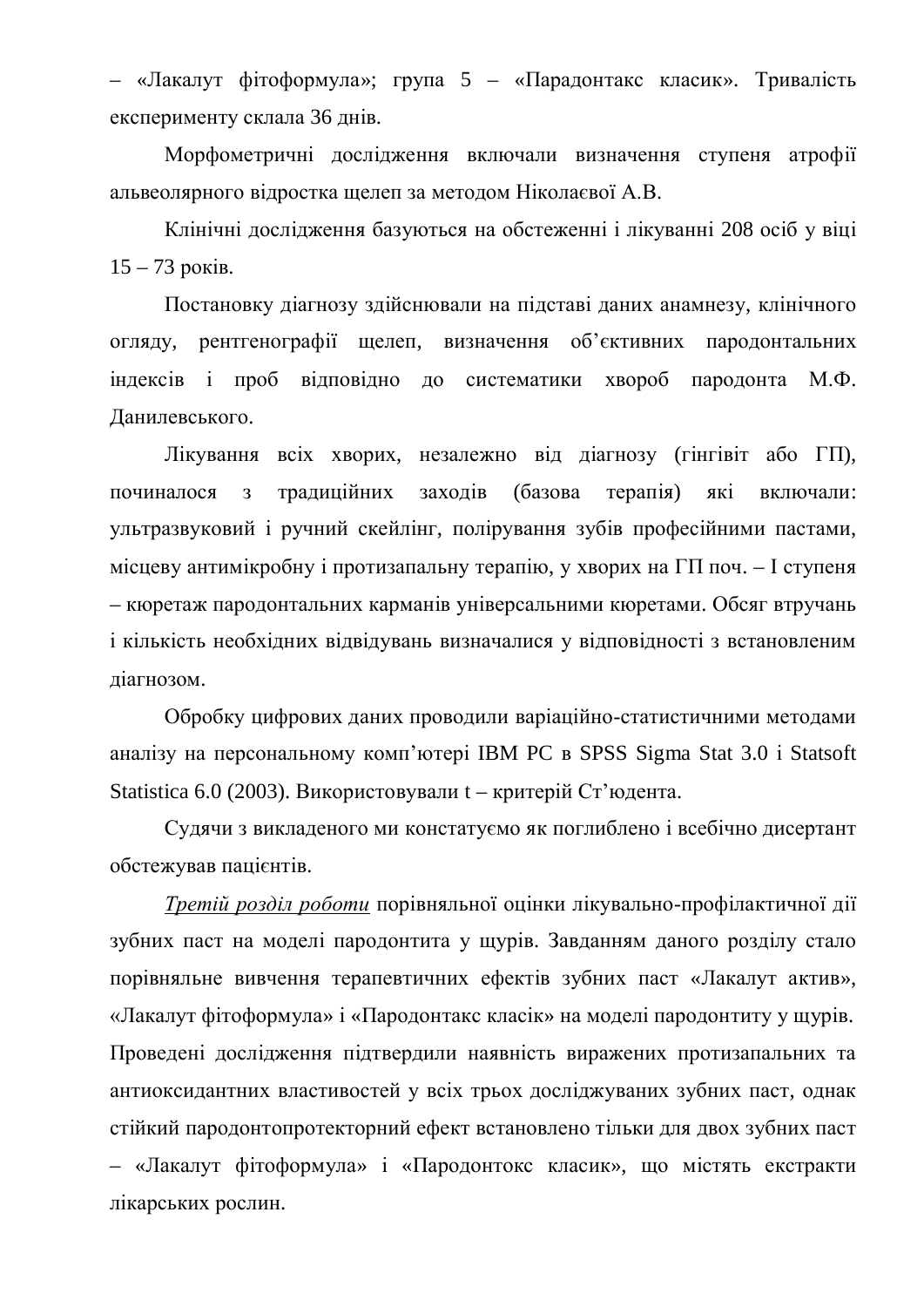Розділ зауважень не викликає.

Четвертий розділ роботи присвячений диференціальній діагностиці гінгівіту і генералізованого пародонтиту з різними формами симптоматичного гінгівіту.

Дисертантом доведено, що в результаті ретроспективного аналізу 539 ортопантомограм встановлена велика розповсю лженість резорбтивнодеструктивних змін в альвеолярній кістці у осіб 15 -30 років. Відсутність кісткових порушень виявлено тільки у 28,9%, тобто у 71,1% виявлені зміни кісткової тканини альвеолярного відростка, характерні для пародонтиту. Це підкреслює необхідність обов'язкового рентгенологічного обстеження з метою диференціальної діагностики гінгівіту і пародонтиту при складанні плану лікуванння і для визначення строків підтримуючої терапії.

Розділ добре ілюстрований, зауважень не викликає.

 $\Pi$ 'ятий розділ роботи присвячений розробці і оцінці ефективності лікувально-профілактичних заходів у хворих зі запальними захворюваннями пародонта.

Розділ розділений на 2 підрозділи.

Дисертант наголошує, що найвищий відсоток виявлення симптоматичного катарального гінгівіту у хворих генералізованим пародонтитом початкового – першого ступеня.

*Підрозділ 5.1 присвячений* клініко-лабораторній оцінці ефективності гігієнічних засобів «Лакалут» у хворих із запальними захворюваннями пародонта.

Завданням даного розділу з'явилось вивчення лікувально-профілактичних ефектів і розробка схем застосування гігієнічних засобів для ясен «Лакалут» у хворих зі запальними захворюваннями пародонта. Під наглядом знаходилось 72 особи без соматичної патології які розподілились на: 16 хворих зі хронічним катаральним гінгівітом; 10 хворих з гранулюючою формою гіпертрофічного гінгівіта; 46 хворих генералізованим пародонтитом початкового – першого ступеня зі симптоматичним катаральним гінгівітом. Серед пацієнтів з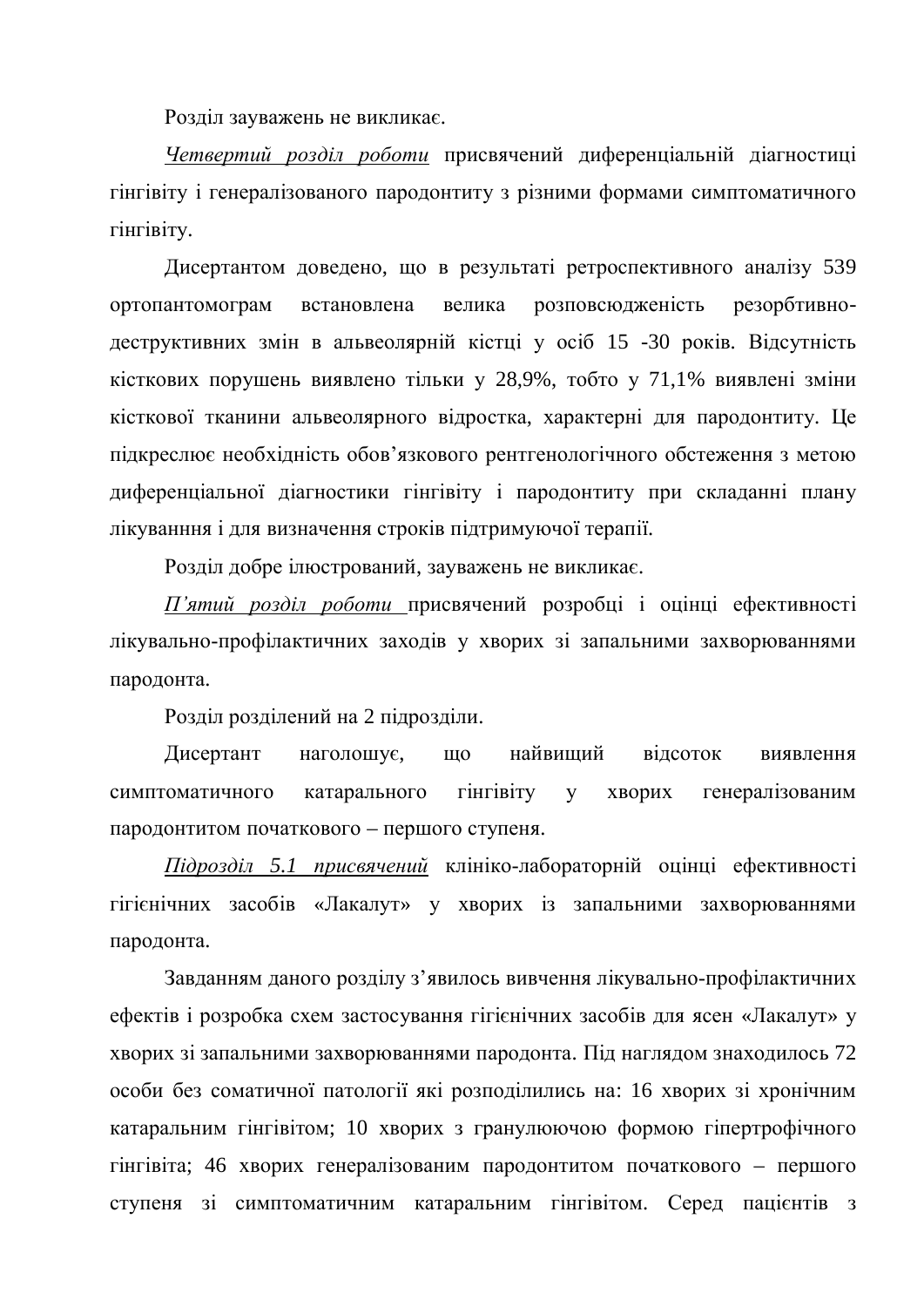гіперплазією ясен найбільшу кількість (73,3%) склали особи, які приймають гіпотензивні препарати з групи блокаторів кальцієвих канальців (ніфедипін, амлодипін, леканідипін). У хворих на ГП з фіброзною формою симптоматичного ГГ при огляді порожнини рота виявлені місцеві фактори, що ускладнюють перебіг пародонтиту і сприяють підтриманню гіперплазії ясен.

Проведені клінічні дослідження виявили високу лікувальнопрофілактичну ефективність комплекса «Лакалут» (зубна паста «Лакалутактив», «Лакалут фітоформула», ополіскувачи «Лакалут- освіжаючий», «Лакалут-антиплак»), що підтверджено показниками клінічних досліджень.

*Підрозділ 5.2* присвячений оцінці ефективності препарату Тантум Верде в комплексному лікуванні хворих генералізованим пародонтитом з симптоматичним катаральним і гіпертрофічним гінгівітами.

Під спостереженням знаходилось 36 хворих, яким призначали препарат Тантум Верде у вигляді полоскань ротової порожнини 4 рази на день протягом  $5 - 7$  днів.

Дисертантом підтверджені протизапальні властивості препарату, що дозволяє рекомендувати його для застосування у клінічній практиці.

Шостий розділ роботи присвячений етіологічним факторам, діагностиці, особливостям клінічного перебігу і методам лікування симптоматичного гіпертрофічного гінгівіту.

Розділ поділений на 3 підрозділи. Дисертантом досліджено 68 хворих з гіпертрофічним гінгівітом: 22 хворих з «самостійним» гіпертрофічним гінгівітом гранулюючої форми і 46 хворих зі симптоматичним гіпертрофічним гінгівітом.

*В підрозділі 6.1* дисертант зупиняється на етіологічних факторах, критеріях діагностики і особливостях клінічного перебігу гіпертрофічного гінгівіту. Дисертант наголошує, що основними етіологічними факторами розвитку ГГ в молодому віці є: наявність зубощелепних аномалій, особливо скупченість зубів у фронтальній ділянці, ортодонтичне лікування з використанням незнімних апаратів: у лівчат – вагітність.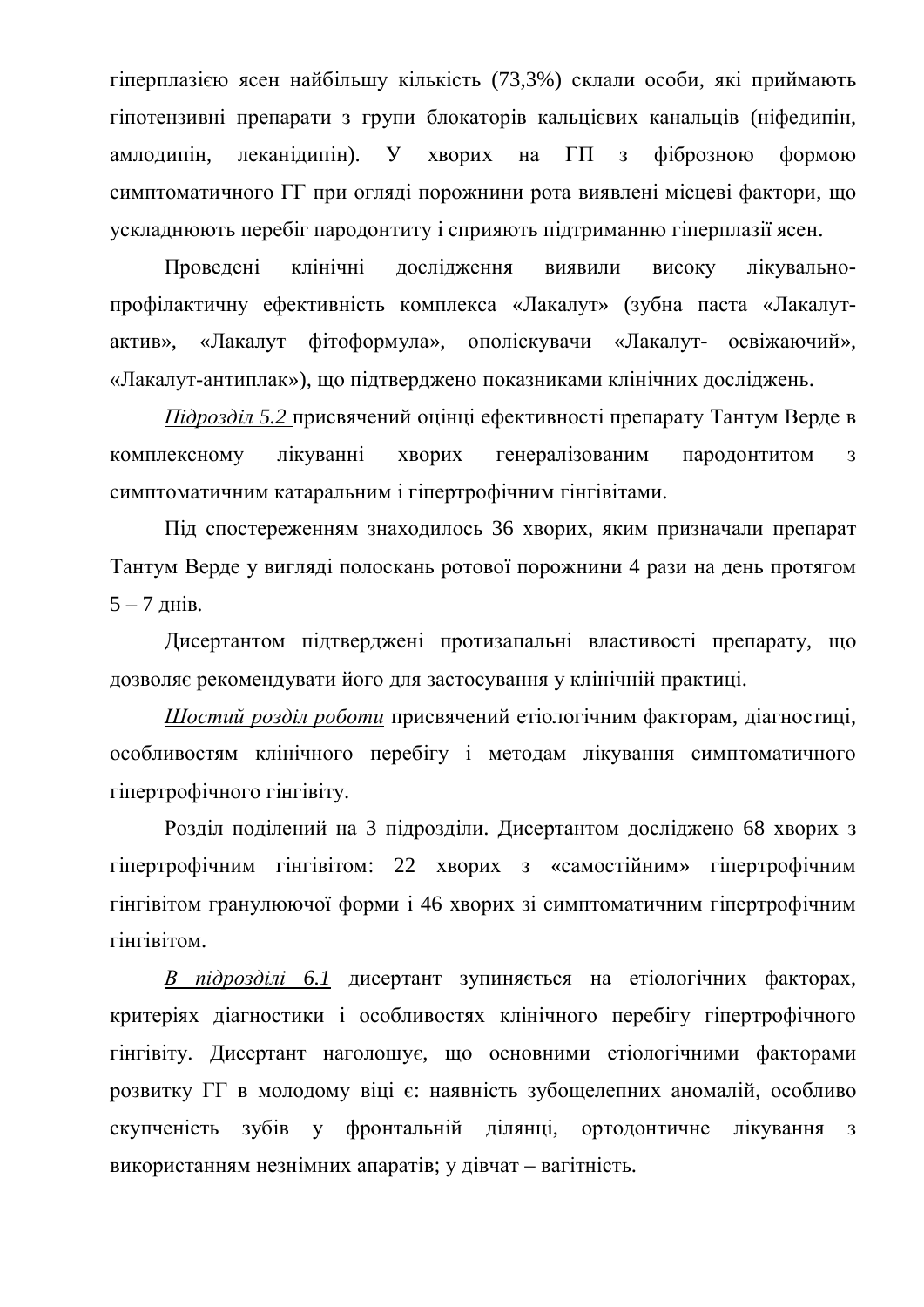*Підрозділ* 6.2 присвячений етіологічним факторам і особливостям клінічного перебігу симптоматичного гіпертрофічного гінгівіту, гранулюючої форми.

Дисертант наголошує, що основними етіологічними факторами розвитку гранулюючої форми симптоматичного ГГ у хворих на генералізований пародонтит є: рясні під'ясенні зубні відкладеннчя, наявність зубощелепних аномалій, носіння брекет-систем, вагітність у жінок, однак відрізняється ця форма тім, що розвиток захворювання відбувається при наявності пародонтальних кишень, травматичного синдрому і прогресуючого убутку альвеолярної кістки, що значно погіршує картину і сприяє подальшому прогресуванню процесу.

У хворих на генералізований пародонтит фіброзна форма симптоматичного гінгівіту пов'язана у 95% з прийомом лікарських препаратів різних груп, які в якості побічних ефектів можуть спричинити гіперплазію ясен.

Дисертантом розроблено алгоритм лікування хворих генералізованим пародонтитом з симптоматичним гінгівітом, а також з обов'язковим урахуванням віку, статі, превалюючих пародонтогенніх факторів, наявності супутньої патології і приймання лікарських препаратів. Розділ добре ілюстрований, зауважень не викликає.

Сьомий розділ роботи присвячений етіологічним факторам, діагностиці, особливостям клінічного перебігу і тактиці лікування симптоматичного десквамативного гінгівіту.

Розділ розподілений на 2 підрозділи. Дисертант підкреслює, що десквамативний гінгівіт – це особлива форма гінгівіту, яка проявляється ерітематозним і десквамативним ураженням маргінального краю і прикріплених ясен. Захворювання відрізняються підвищеною десквамацією епітелію, внаслідок чого окремі ділянки ясен набувають яскраво-червоний колір. За даними автора з'ясовано, що основними етіологічними факторами ДГ з'являються ендокринні порушення (гіпоестрогенемія, гіпотиреоз, цукровий діабет) і дерматози з аутоімунним компонентом. За даними імунологічних досліджень крові встановлено, що у жінок постменопаузального віку з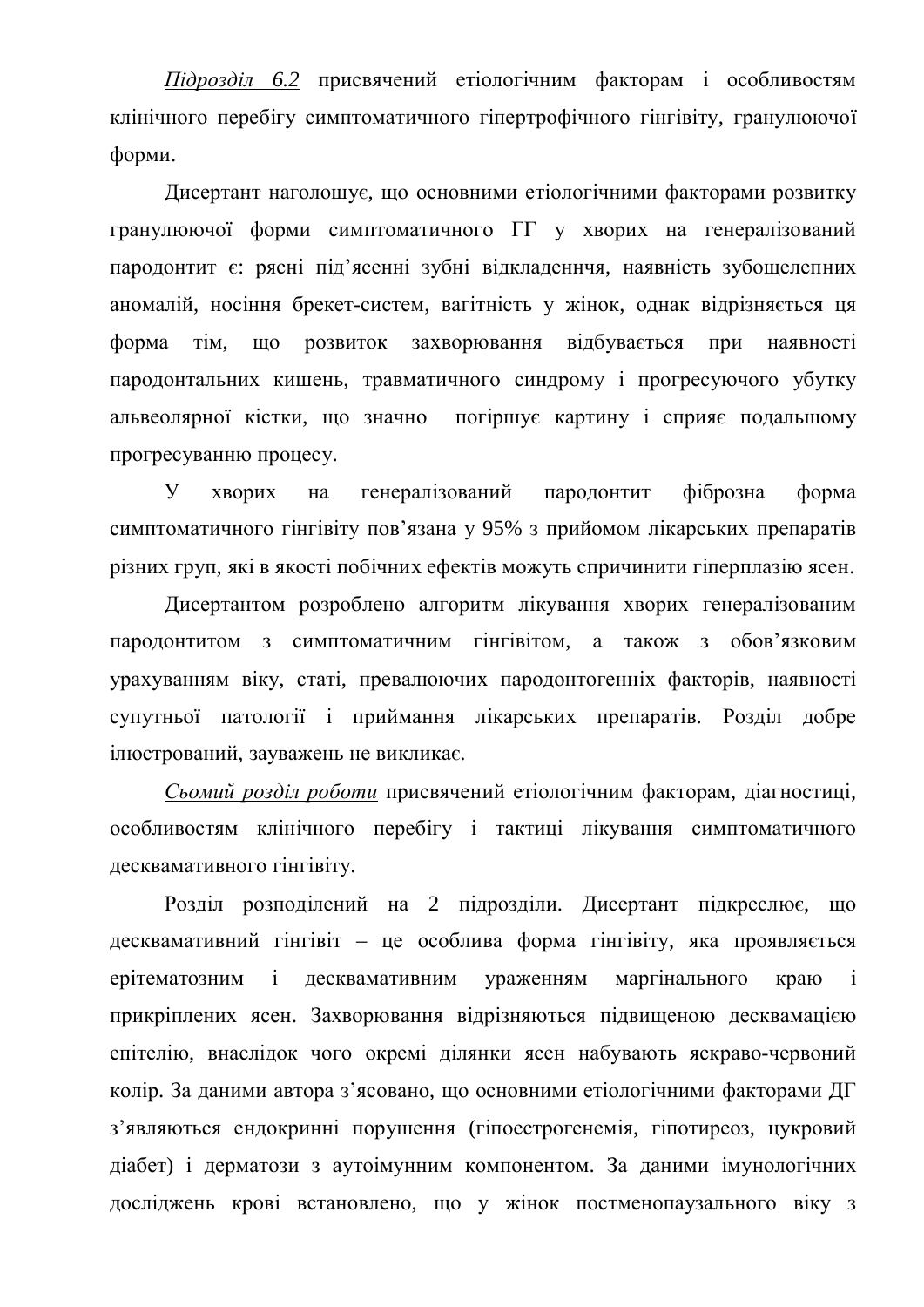десквамативним гінгівітом є висока імовірність аутоімунного синдрому (у 41.7% жінок даної групи була підтверджена системна аутоімунна патологія). Таким чином, при наявності клінічних ознак десквамативного гінгівіту необхідно проводити обов'язкове імунологічне обстеження для підтвердження або виключення системної аутоімунної патології.

Отримані результати безумовно відносяться до наукової новизни роботи.

Розділ добре ілюстрований, повно складений, зауважень не викликає.

По закінченні усіх розділів надається заключення і літературні джерела в яких висвітлені матеріали розділів.

Далі дисертант зупиняється на аналізі та узагальнені отриманих результатів. У ньому приведено обґрунтоване обговорення результатів провелених клінічних, лабораторних лосліджень.

Висновки відповідають складу отриманих дисертантом результатів. За планом дискусії прошу відповісти на деякі запитання:

- 1. Будь ласка, докладніше зупиніться на лігатур-індукованом пародонтиті.
- 2. Яким чином в експерименті відбувається генералізація запальнодистрофічного процесу і чому вона не відбувається у пацієнтів з локалізованим пародонтитом?
- 3. У зв'язку з постійним зростом зубів у гризунів чи спостерігали Ви посування лігатури за 36 днів експерименту і на скільки?